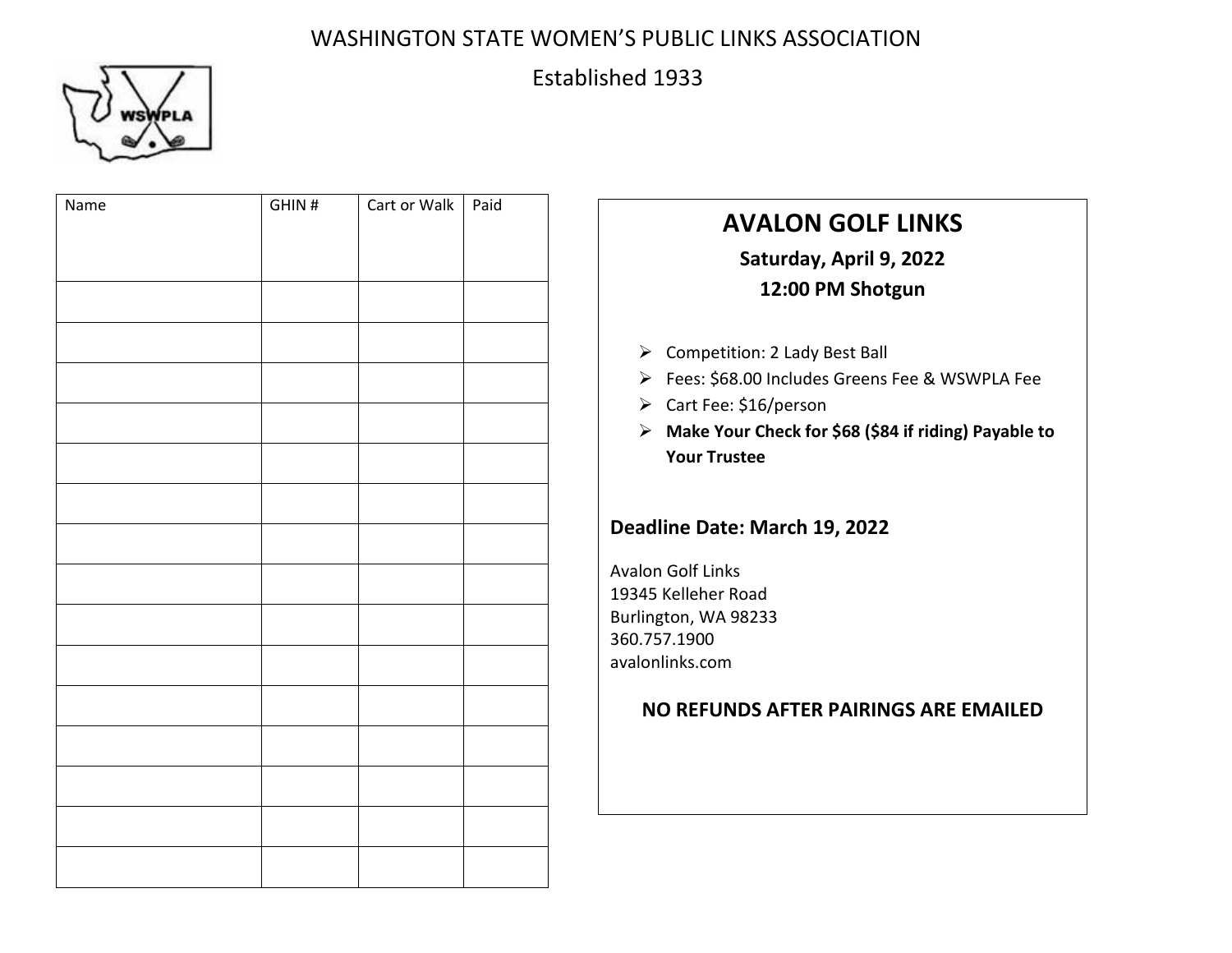

# Established 1933

| Name | GHIN# | Cart or Walk | Paid |
|------|-------|--------------|------|
|      |       |              |      |
|      |       |              |      |
|      |       |              |      |
|      |       |              |      |
|      |       |              |      |
|      |       |              |      |
|      |       |              |      |
|      |       |              |      |
|      |       |              |      |
|      |       |              |      |
|      |       |              |      |
|      |       |              |      |
|      |       |              |      |
|      |       |              |      |
|      |       |              |      |
|      |       |              |      |
|      |       |              |      |
|      |       |              |      |
|      |       |              |      |

# **EAGLE'S PRIDE GOLF COURSE Wed/Thurs, May 18-19, 2022 9:00 shotgun**

- ▶ Competition: 2-Day Total Net Stableford
- Fee: \$124.00 Includes Greens Fee & WSWPLA Fee
- Cart Fee: Included
- **Make Your Check for \$124 Payable to Your Trustee**

### **Deadline Date: April 27, 2022**

Eagle's Pride Golf Course 1529 Mounts Rd. SW DuPont, WA 98433 253.967.6522 jblm.armymwr.com/programs.eagles-pride-golf-course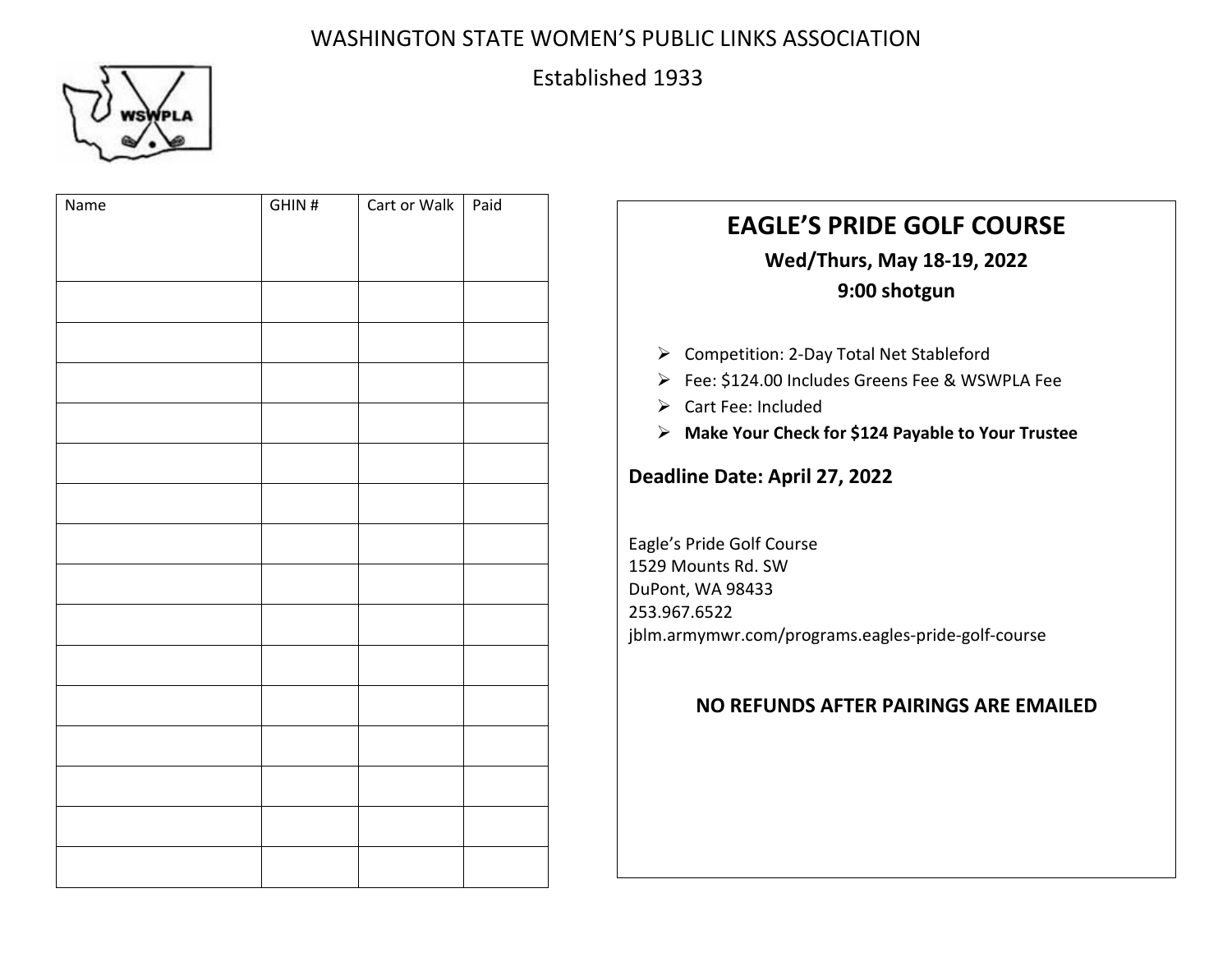

# Established 1933

| Name | GHIN# | Cart or Walk   Paid |  |
|------|-------|---------------------|--|
|      |       |                     |  |
|      |       |                     |  |
|      |       |                     |  |
|      |       |                     |  |
|      |       |                     |  |
|      |       |                     |  |
|      |       |                     |  |
|      |       |                     |  |
|      |       |                     |  |
|      |       |                     |  |
|      |       |                     |  |
|      |       |                     |  |
|      |       |                     |  |
|      |       |                     |  |
|      |       |                     |  |
|      |       |                     |  |
|      |       |                     |  |

# **APPLE TREE GOLF COURSE**

**Tuesday, June 14, 2022 8:00 Shotgun**

- **▶** Competition: Net
- Fee: \$92.00 Includes Greens Fee & WSWPLA Fee
- Cart Fee: Included
- **Make Your Check for \$92 Payable to Your Trustee**

### **Deadline Date: May 24, 2022**

Apple Tree Golf Course 8804 Occidental Road Yakima, WA 98903 509.966.5537 appletreeresort.com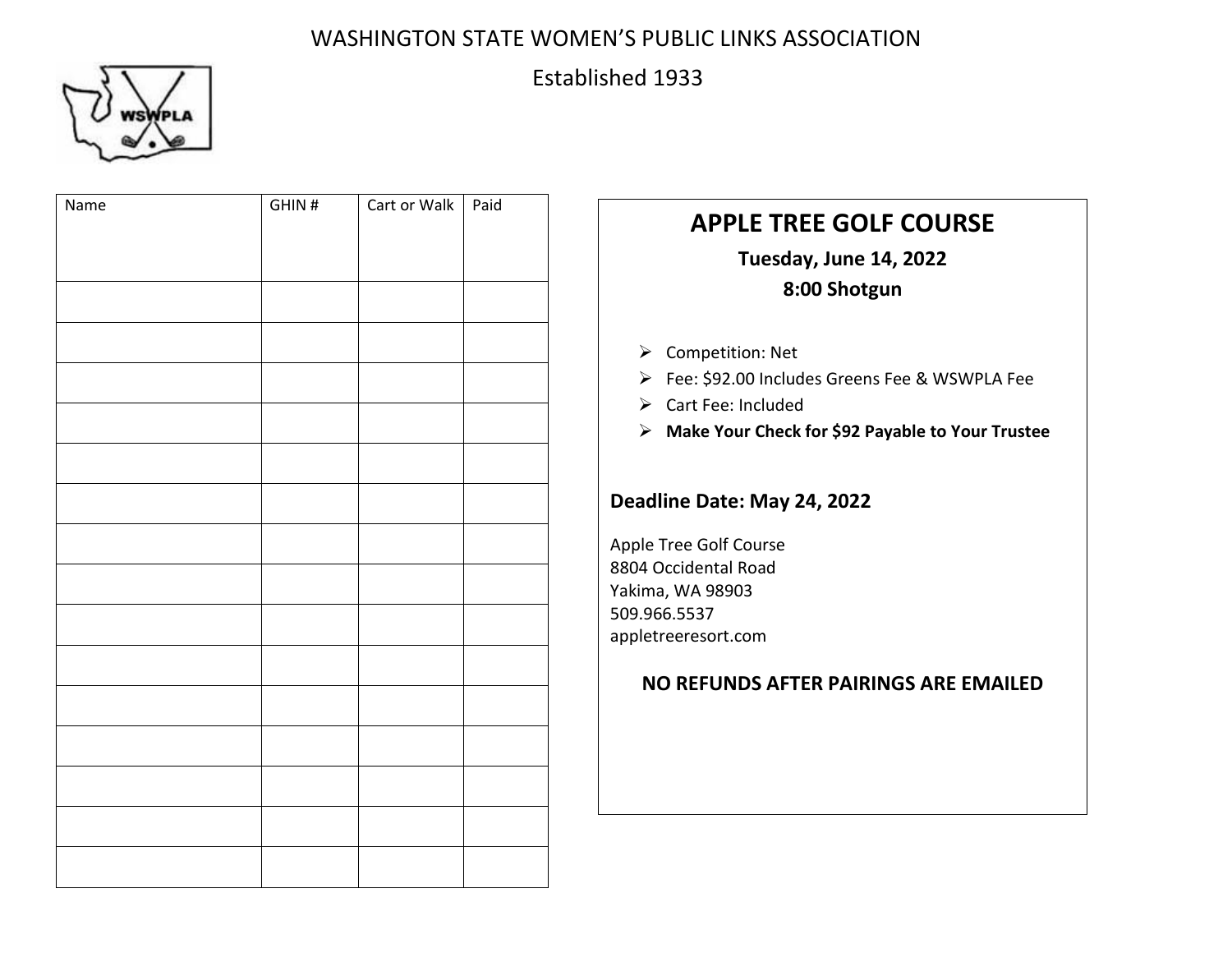

## Established 1933

| Name | GHIN# | Cart or Walk   Paid |  |
|------|-------|---------------------|--|
|      |       |                     |  |
|      |       |                     |  |
|      |       |                     |  |
|      |       |                     |  |
|      |       |                     |  |
|      |       |                     |  |
|      |       |                     |  |
|      |       |                     |  |
|      |       |                     |  |
|      |       |                     |  |
|      |       |                     |  |
|      |       |                     |  |
|      |       |                     |  |
|      |       |                     |  |
|      |       |                     |  |
|      |       |                     |  |
|      |       |                     |  |
|      |       |                     |  |

# **PORT LUDLOW GOLF COURSE Mon-Wed, July 11-13, 2022 Mon: 10:00 Shotgun; Tues: 8:00 Shotgun Wed: 8:00 Shotgun/Modified Tee Times** Competition: Medal/Championship **(Must be Qualified!)** Fees: \$183 Includes Greens Fee & WSWPLA Fee  $\triangleright$  Cart Fee: \$20/day **Make Your Check for \$183 (\$243 if riding) Payable to Your Trustee Deadline Date: June 20, 2022** Port Ludlow Golf Course 751 Highland Drive Port Ludlow, WA 98365 360.437.0272 portludlowresort.com/golf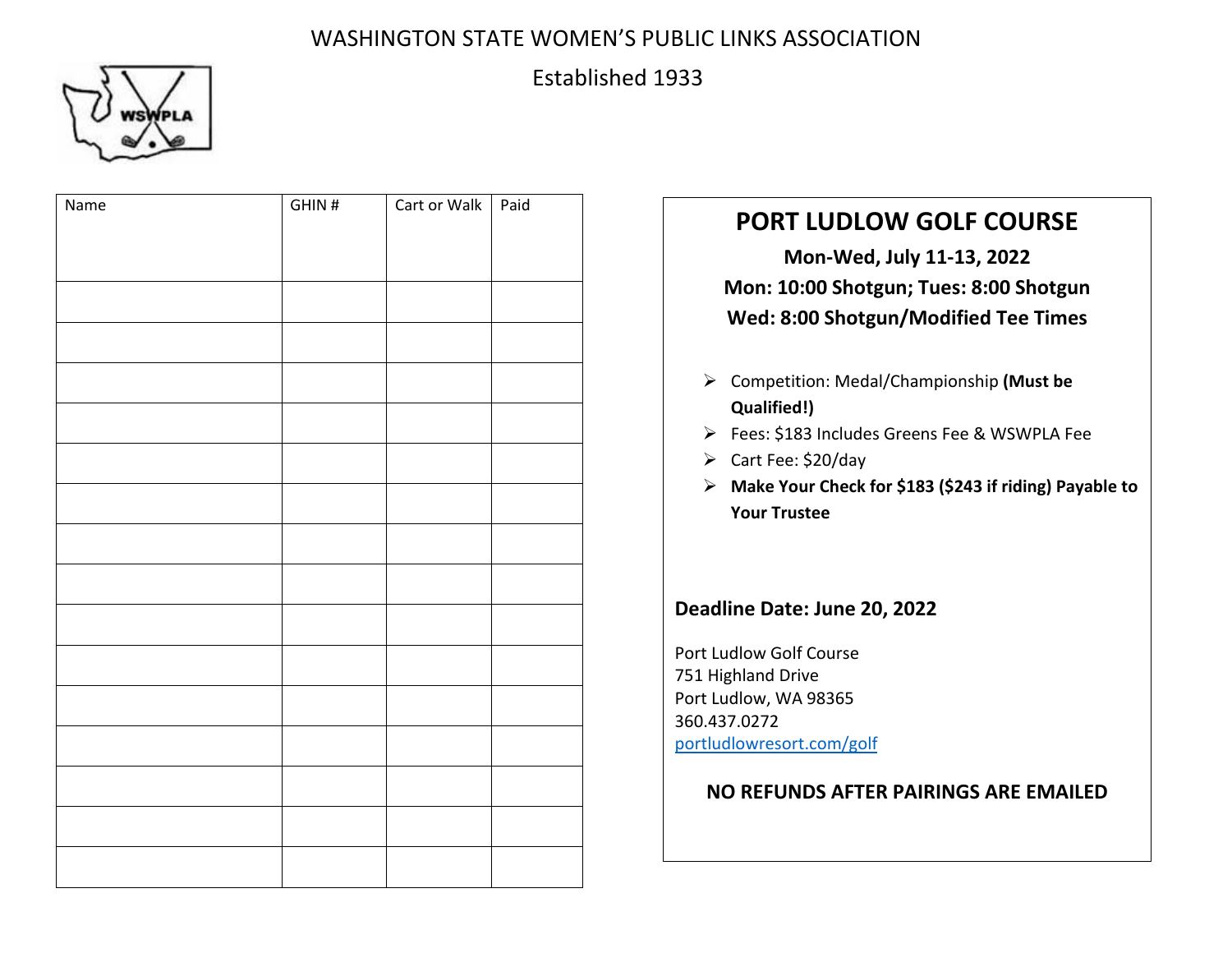# Established 1933



| Name | GHIN# | Cart or Walk | Paid | <b>CAMALOCH GOLF COURSE</b><br>Thursday, August 18, 2022<br>8:00 Shotgun                                                                                                            |
|------|-------|--------------|------|-------------------------------------------------------------------------------------------------------------------------------------------------------------------------------------|
|      |       |              |      | > Competition: T & F<br>> Fee: \$53.00 Includes Greens Fee & WSWPLA Fee<br>> Cart Fee: \$15/person<br>> Make Your Check for \$53 (\$68 if riding) Payable to<br><b>Your Trustee</b> |
|      |       |              |      | Deadline Date: July 28, 2022<br><b>Camaloch Golf Course</b><br>326 N. East Camano Drive<br>Camano, WA 98282<br>camalochgolf.com<br>NO REFUNDS AFTER PAIRINGS ARE EMAILED            |
|      |       |              |      |                                                                                                                                                                                     |